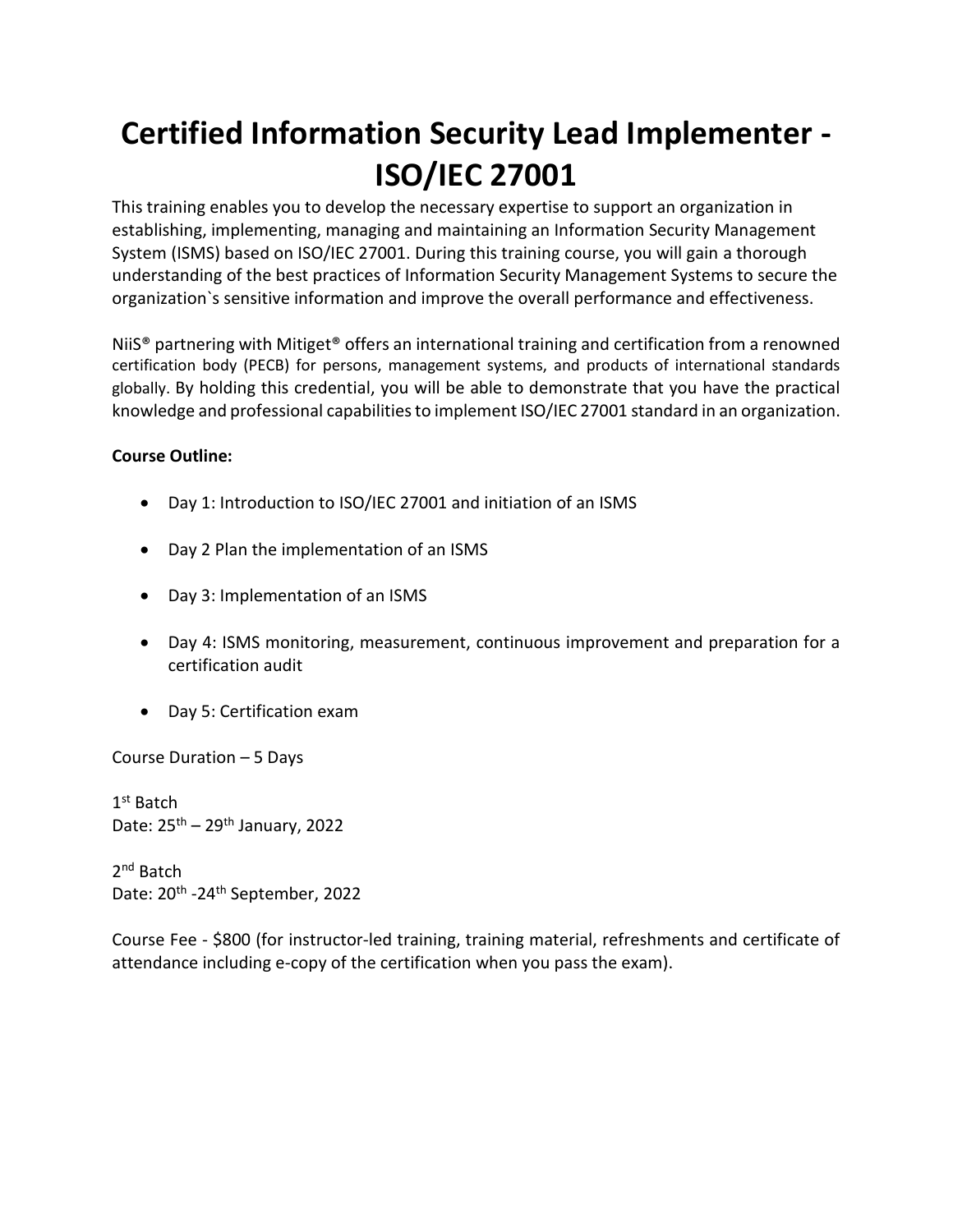# **Certified Lead Cybersecurity Manager - ISO/IEC 27032**

This training enables you to acquire the expertise and competence needed to support an organization in implementing and managing a Cybersecurity program based on ISO/IEC 27032 and NIST Cybersecurity framework. During this training course, you will gain a comprehensive knowledge of Cybersecurity, the relationship between Cybersecurity and other types of IT security, and stakeholders' role in Cybersecurity.

NiiS® partnering with Mitiget® offers an international training and certification from a renowned certification body (PECB) for persons, management systems, and products of international standards globally. By holding this credential, you will be able to demonstrate that you have the practical knowledge and professional capabilities to support and lead a team in managing Cybersecurity.

### **Course Outline:**

- Day 1: Introduction to Cybersecurity and related concepts as recommended by ISO/IEC 27032
- Day 2: Cybersecurity Policies, Risk Management and Attack Mechanisms
- Day 3: Cybersecurity Controls, Information Sharing and Coordination
- Day 4: Incident Management, Monitoring and Continuous Improvement
- Day 5: Certification exam

Course Duration – 5 Days

1st Batch Date: 22<sup>nd</sup> - 26<sup>th</sup> February, 2022

2<sup>nd</sup> Batch Date: 25<sup>th</sup> -29<sup>th</sup> October, 2022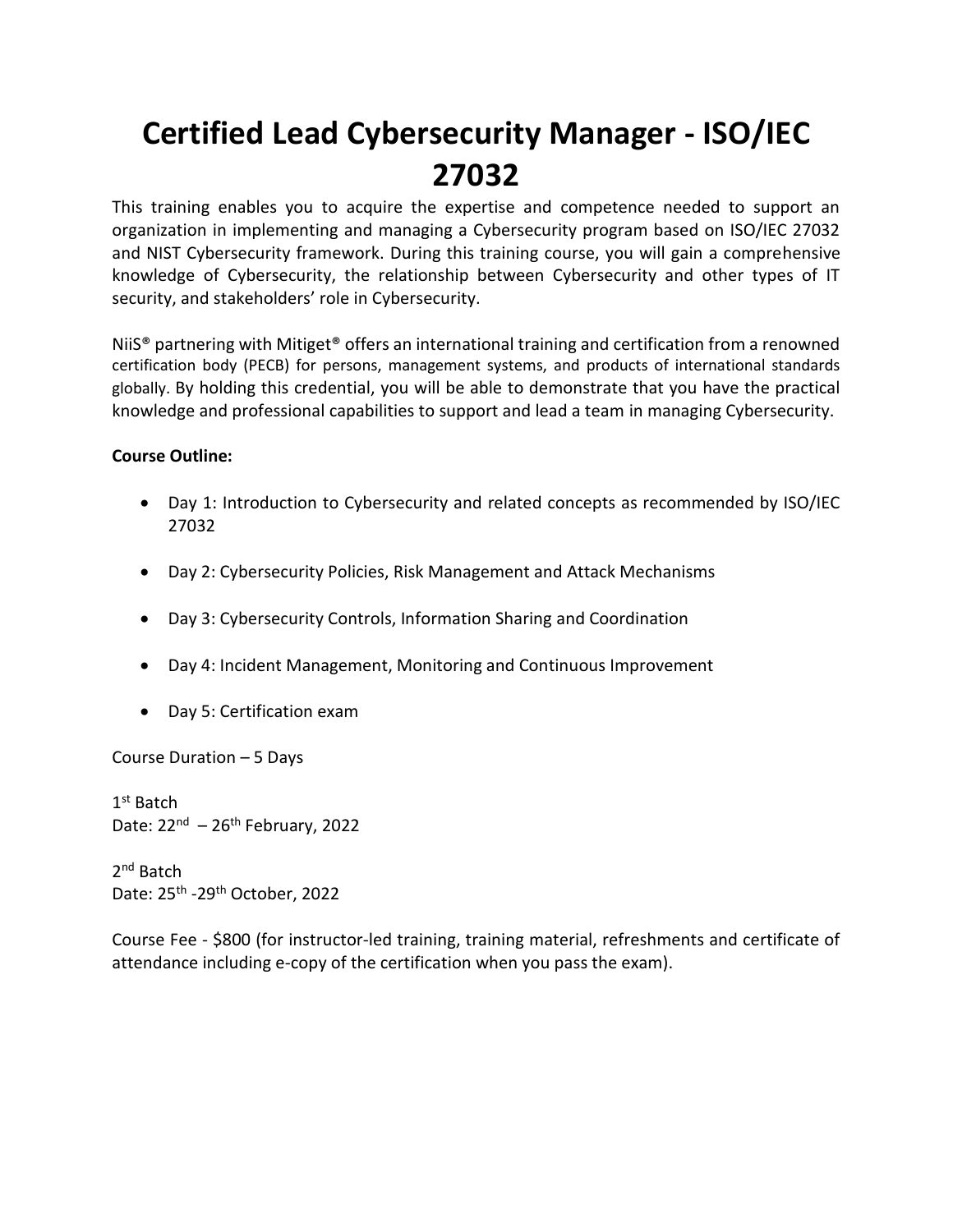## **Certified Lead Resilience Manager - ISO 22316**

The Lead Resilience Manager training course enables you to develop the necessary expertise to assist an organization in establishing, maintaining, and continually improving an organizational resilience program based on ISO 22316. During this training course, you will gain a thorough understanding of the best practices and principles of organizational resilience by being able to identify, respond and adapt to new changes within the organization.

NiiS® partnering with Mitiget® offers an international training and certification from a renowned certification body (PECB) for persons, management systems, and products of international standards globally. The internationally recognized Lead Resilience Manager credential proves that you have the practical knowledge and professional capabilities to establish the ISO 22316 program in an organization.

#### **Course Outline**

- Day 1: Introduction to ISO 22316 and organizational resilience
- Day 2: Preparing for the organizational resilience program
- Day 3: Building and operating the organizational resilience program
- Day 4: Evaluating, monitoring, and continual improvement of an organizational resilience program
- Day 5: Certification exam

Course Duration – 5 Days

**1 st Batch**  Date:  $22^{nd} - 26^{th}$  March, 2022

**2 nd Batch** Date: 23<sup>rd</sup> -27<sup>th</sup> August, 2022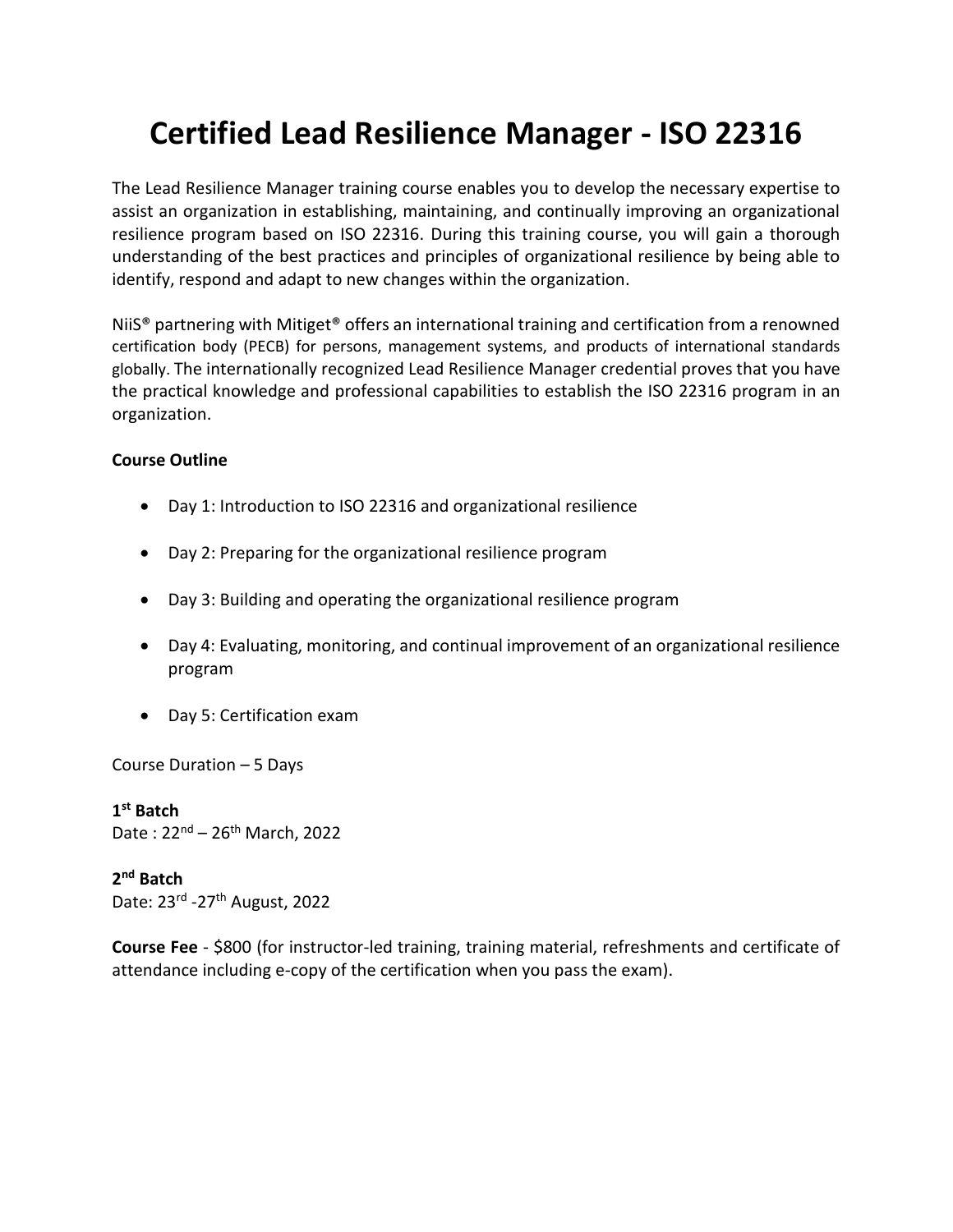## **Certified Lead Risk Manager - ISO 31000**

The Lead Risk Manager training course helps you acquire the knowledge necessary and ability to integrate the risk management guidelines of ISO 31000 in an organization. It provides information with regard to the risk management principles and their application, as well as the core elements of the risk management framework and steps for a risk management process. In addition, it provides the basic approaches, methods, and practices for assessing risk in a wide range of situations.

NiiS® partnering with Mitiget® offers an international training and certification from a renowned certification body (PECB) for persons, management systems, and products of international standards globally. By holding this Lead Risk Manager credential, you will be able to demonstrate your knowledge and ability to apply the risk management process in an organization based on the guidelines of ISO 31000 and best practices.

#### **Course Outline**

**Day 1:** Introduction to ISO 31000 and risk management

**Day 2:** Establishing the risk management framework and initiating the risk management process

**Day 3:** Risk analysis, risk evaluation, and risk treatment according to ISO 31000

**Day 4:** Recording and reporting, monitoring and review, and communication and consultation according to ISO 31000

**Day 5:** Certification exam

Course Duration – 5 Days

**1 st Batch**  Date: 24<sup>th</sup> – 28<sup>th</sup> May, 2022

**2 nd Batch** Date: 21st -25<sup>th</sup> June, 2022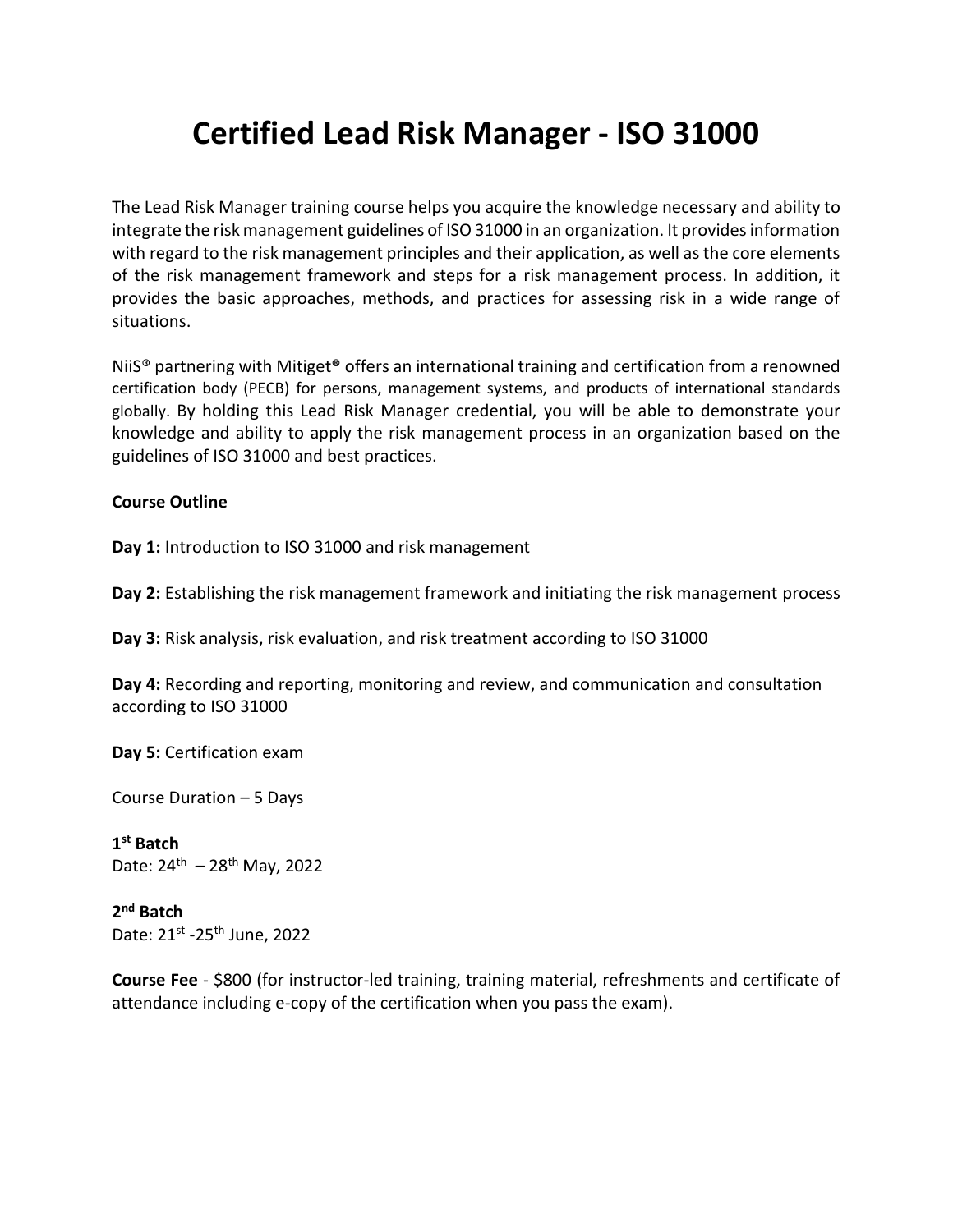### **Certified Lead Forensics Examiner**

This Lead Computer Forensics Examiner training enables you to acquire the necessary expertise to perform Computer Forensics processes in order to obtain complete and reliable digital evidence. During this training course, you will also gain a thorough understanding of Computer Forensics fundamentals, based on the best practices used to perform forensics evidence recovery and analytical techniques. This training course is focused on core skills required to collect and analyse data from Windows, Mac OS X, and Linux operating systems, and also from mobile devices.

NiiS® partnering with Mitiget® offers an international training and certification from a renowned certification body (PECB) for persons, management systems, and products of international standards globally. By holding this credential, you will be able to prove that you have the expertise to lead advanced forensic investigations and conduct forensics analysis, reporting, and evidence acquisition.

### **Course Outline**

**Day 1:** Introduction to Incident Response and Computer Forensics concepts

**Day 2:** Prepare and lead a Computer Forensics investigation

**Day 3:** Analysis and management of digital artifacts

**Day 4:** Case Presentation & Trial Simulation

**Day 5:** Certification Exam

**Course Duration** – 5 Days

**1 st Batch**  Date:  $26^{th} - 30^{th}$  April, 2022

**2 nd Batch** Date: 26<sup>th</sup> -30<sup>th</sup> July, 2022